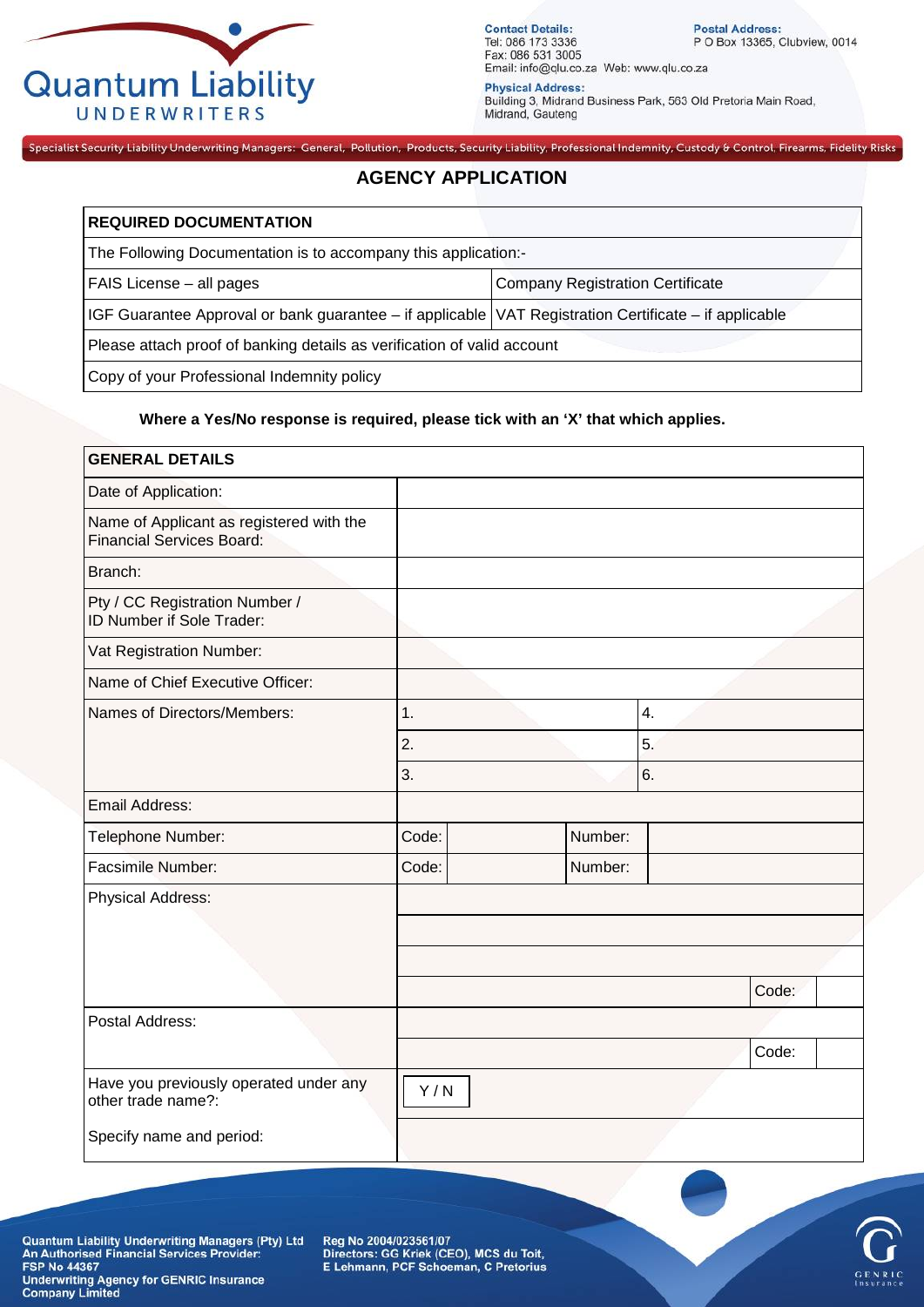| Number of employees:                                                   | Underwriting:   |  |
|------------------------------------------------------------------------|-----------------|--|
|                                                                        | Claims:         |  |
|                                                                        | Administration: |  |
|                                                                        | Other:          |  |
| Do you conduct any other activities apart<br>from insurance business?: | Y/N             |  |
| Specify:                                                               |                 |  |

| Are you conducting business on<br>behalf of any other insurer(s) /<br>underwriting managers? | Y/N                           |                     |                       |
|----------------------------------------------------------------------------------------------|-------------------------------|---------------------|-----------------------|
| Kindly supply three references:                                                              | Company                       | <b>Contact Name</b> | <b>Contact Number</b> |
|                                                                                              |                               |                     |                       |
|                                                                                              |                               |                     |                       |
|                                                                                              |                               |                     |                       |
| Do you send statutory notices?                                                               | Y/N                           |                     |                       |
| Do you disclose admin fees?                                                                  | Y/N                           |                     |                       |
| Do you disclose commissions?                                                                 | Y/N                           |                     |                       |
|                                                                                              | Y/N                           |                     |                       |
|                                                                                              | Risk Management:              |                     |                       |
| Do you provide any administration<br>functions?:                                             | Policy Administration:        |                     |                       |
| If Yes, provide details:                                                                     | <b>Claims Administration:</b> |                     |                       |
|                                                                                              | Premium Collection:           |                     |                       |
|                                                                                              | Other:                        |                     |                       |
| Are you a member of any Insurance<br>Association?:                                           | Y/N                           |                     |                       |
| If Yes, give details:                                                                        |                               |                     |                       |
| Do you have an IGF or Bank<br>Guarantee?:                                                    | Y/N                           |                     |                       |
| Guarantee obtained from:                                                                     |                               |                     |                       |
| <b>Guarantee Number:</b>                                                                     |                               |                     |                       |



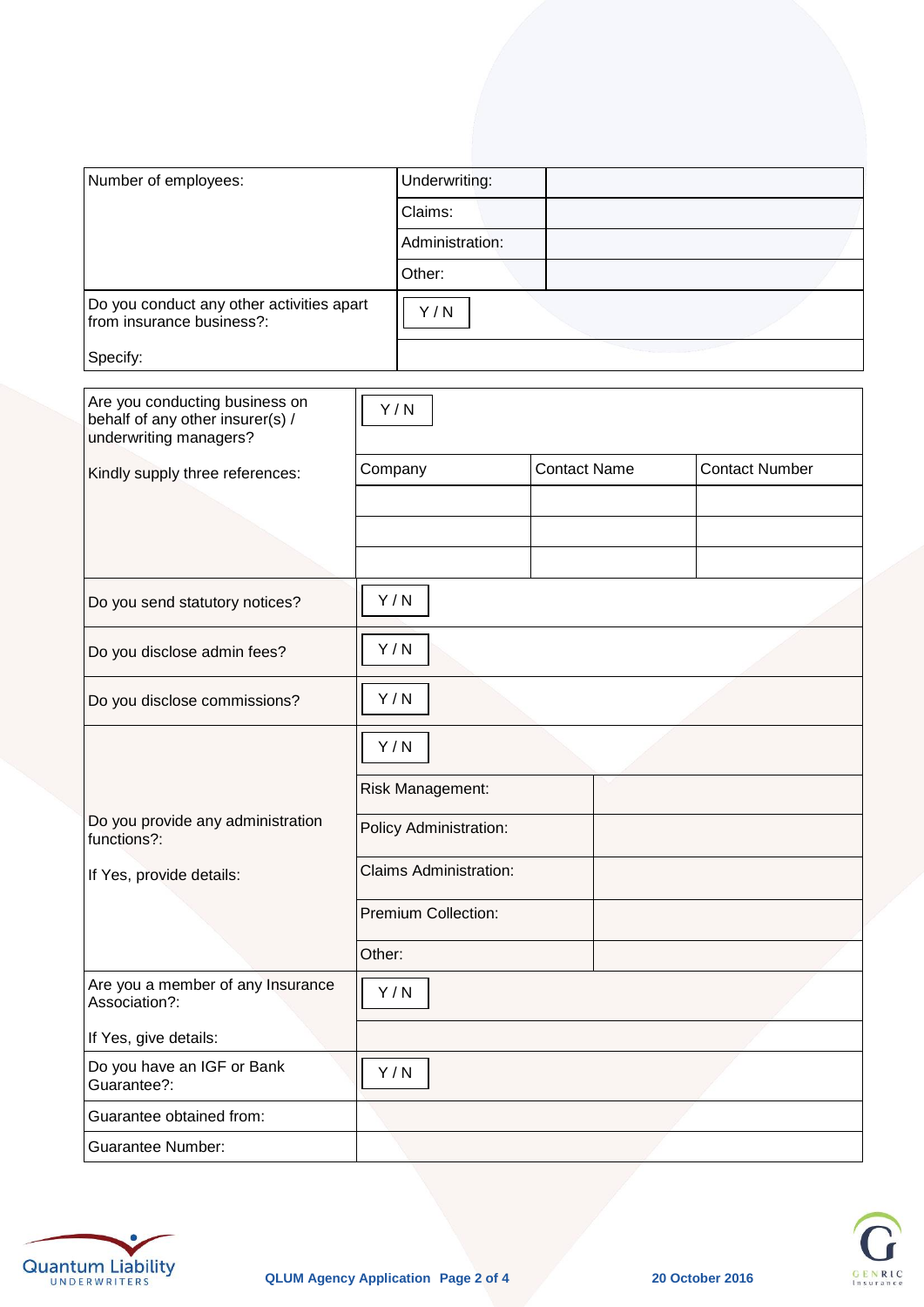| Expiry Date:                                                    |     |  |
|-----------------------------------------------------------------|-----|--|
| Name of Auditors:                                               |     |  |
| May we approach your Auditors for<br>Information, if required?: | Y/N |  |

| <b>BANK ACCOUNT DETAILS</b>    |  |  |  |
|--------------------------------|--|--|--|
| Account Holder:                |  |  |  |
| <b>Bank Name:</b>              |  |  |  |
| <b>Branch Name:</b>            |  |  |  |
| <b>Branch Code:</b>            |  |  |  |
| <b>Trading Account Number:</b> |  |  |  |
| <b>Trust Account Number:</b>   |  |  |  |
| <b>FAIS COMPLIANCE DETAILS</b> |  |  |  |
| <b>FAIS Licence Number:</b>    |  |  |  |
| Date of Issue:                 |  |  |  |

| Authorisation:                                       | <b>Providers of Advice</b>           | YES / NO              |
|------------------------------------------------------|--------------------------------------|-----------------------|
|                                                      | Providers of Intermediary Services   | YES/NO                |
| CATEGORY (for which you are FAIS<br>Licenced)        | <b>KEY INDIVIDUAL/CONTACT PERSON</b> | <b>E-MAIL ADDRESS</b> |
|                                                      | 1.                                   |                       |
|                                                      | 2.                                   |                       |
|                                                      | 1.                                   |                       |
|                                                      | 2.                                   |                       |
|                                                      | 1.                                   |                       |
|                                                      | 2.                                   |                       |
|                                                      | 1.                                   |                       |
|                                                      | 2.                                   |                       |
|                                                      | 1.                                   |                       |
|                                                      | 2.                                   |                       |
| Exemptions under license:                            |                                      |                       |
|                                                      |                                      |                       |
| Special conditions or prohibitions<br>under license: |                                      |                       |
|                                                      |                                      |                       |